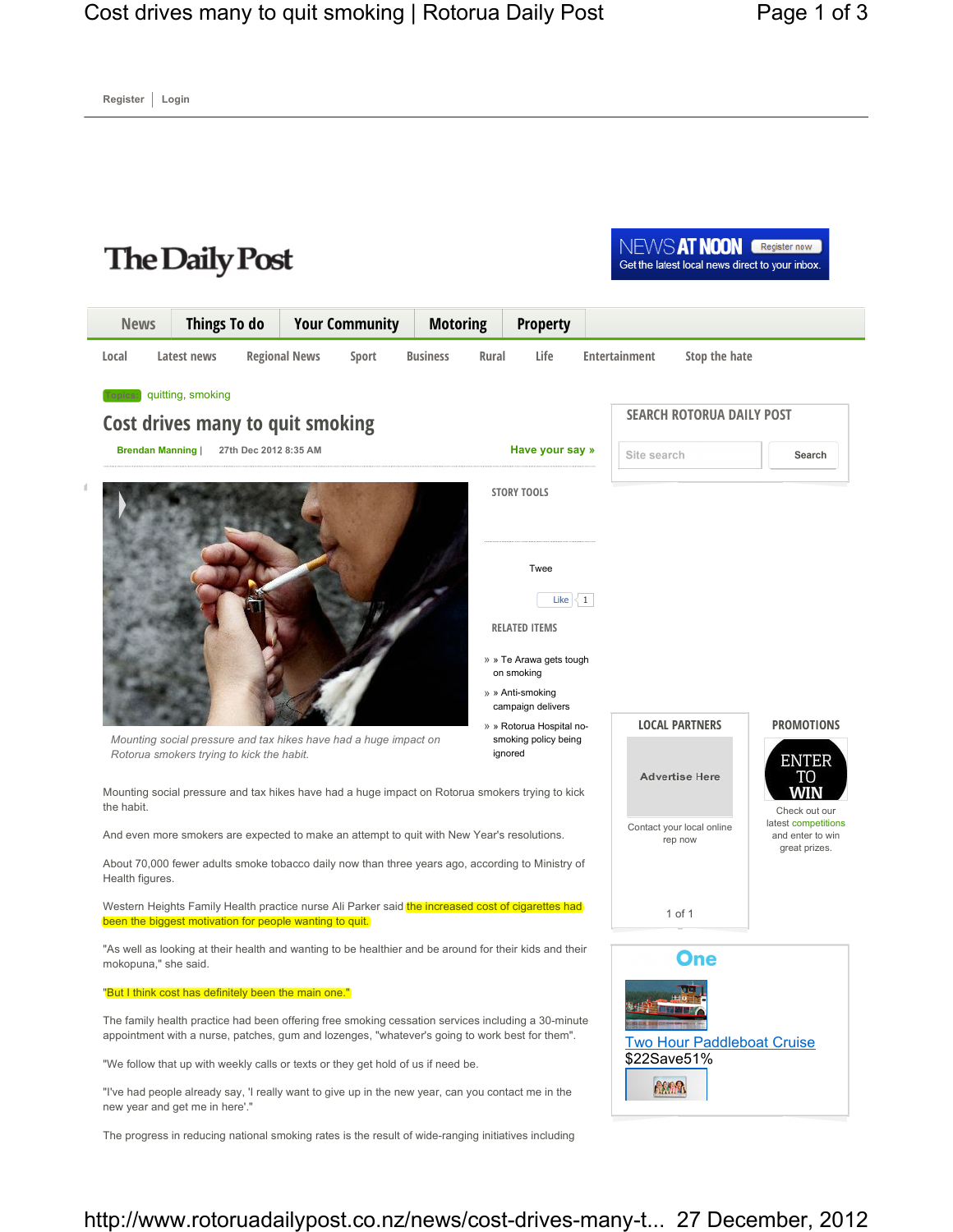# Cost drives many to quit smoking | Rotorua Daily Post Fage 2 of 3

|                                                                                                                                                                                                                                                                                                   |                                                                                                                                               | public education campaigns, advertising restrictions, tax hikes, health warnings and more smoke-                                                                                                                                                                                                |  |                                                                                                                 | Find a business in your area                                                                                 |                          |
|---------------------------------------------------------------------------------------------------------------------------------------------------------------------------------------------------------------------------------------------------------------------------------------------------|-----------------------------------------------------------------------------------------------------------------------------------------------|-------------------------------------------------------------------------------------------------------------------------------------------------------------------------------------------------------------------------------------------------------------------------------------------------|--|-----------------------------------------------------------------------------------------------------------------|--------------------------------------------------------------------------------------------------------------|--------------------------|
| free environments.                                                                                                                                                                                                                                                                                |                                                                                                                                               |                                                                                                                                                                                                                                                                                                 |  |                                                                                                                 | What                                                                                                         |                          |
| Quitline spokeswoman Jane MacPherson said whenever tax increases took effect, the helpline<br>recorded a spike in calls.                                                                                                                                                                          |                                                                                                                                               |                                                                                                                                                                                                                                                                                                 |  |                                                                                                                 | Where                                                                                                        | Find                     |
|                                                                                                                                                                                                                                                                                                   |                                                                                                                                               | With New Year's fast approaching, the service had rostered more staff on in anticipation.                                                                                                                                                                                                       |  |                                                                                                                 |                                                                                                              |                          |
|                                                                                                                                                                                                                                                                                                   |                                                                                                                                               |                                                                                                                                                                                                                                                                                                 |  | <b>MOST RECENT</b>                                                                                              |                                                                                                              |                          |
| "Times are tough for many smokers, there are the tobacco tax increases and there is a mounting<br>pressure to quit from a social perspective.<br>"Tax increases do hurt smokers and in many regards it is a good thing because then they re-<br>evaluate for their health and for their families. |                                                                                                                                               |                                                                                                                                                                                                                                                                                                 |  | <b>Editorial: Reach out to</b><br>those working<br>these holidays                                               |                                                                                                              |                          |
| "They can literally save thousands of dollars a year if they quit," Ms MacPherson said.                                                                                                                                                                                                           |                                                                                                                                               |                                                                                                                                                                                                                                                                                                 |  | <b>Best Christmas gift of all</b><br>$\overline{2}$<br>arrives ahead of schedule                                |                                                                                                              |                          |
| Retail displays of cigarettes were banned from July 23 this year. A series of tax rises - with the next<br>10 per cent rise set for January 1 - have made New Zealand cigarettes among the most expensive<br>in the OECD.                                                                         |                                                                                                                                               |                                                                                                                                                                                                                                                                                                 |  | Boxing Day brings out bargain-<br>3                                                                             |                                                                                                              |                          |
|                                                                                                                                                                                                                                                                                                   |                                                                                                                                               |                                                                                                                                                                                                                                                                                                 |  |                                                                                                                 | hunting hordes                                                                                               |                          |
| The Government has set a goal of making New Zealand smoke-free by 2025 and is considering<br>further steps to stop the promotion of tobacco products, including abolishing duty free sales,<br>licensing retailers and banning sales within a kilometre of schools.                               |                                                                                                                                               |                                                                                                                                                                                                                                                                                                 |  | Overstayer jailed for raping<br>4<br>teenage girl                                                               |                                                                                                              |                          |
|                                                                                                                                                                                                                                                                                                   |                                                                                                                                               | The Health Ministry received 293 individual submissions on a proposal to force tobacco into plain<br>packaging. Cabinet is expected to make a decision on the proposal early next year. Each year 4500<br>to 5000 people die from smoking-related causes, including second-hand-smoke exposure. |  | 5                                                                                                               | Thief pins hopes on<br>mayor's forgiveness                                                                   |                          |
| Maori females are more than twice as likely to be smokers as other females and the prevalence of<br>smoking increases markedly with neighbourhood deprivation.                                                                                                                                    |                                                                                                                                               |                                                                                                                                                                                                                                                                                                 |  | 6                                                                                                               | <b>Cost drives many to</b><br>quit smoking                                                                   |                          |
| quitting, smoking                                                                                                                                                                                                                                                                                 |                                                                                                                                               |                                                                                                                                                                                                                                                                                                 |  | <b>HOROSCOPES</b>                                                                                               |                                                                                                              |                          |
| <b>LATEST COMMENTS</b>                                                                                                                                                                                                                                                                            |                                                                                                                                               |                                                                                                                                                                                                                                                                                                 |  | Capricorn<br>Expect changes in your home<br>environment shortly. You could<br>very well want to move to another |                                                                                                              |                          |
| Login to post a comment                                                                                                                                                                                                                                                                           |                                                                                                                                               |                                                                                                                                                                                                                                                                                                 |  |                                                                                                                 | city or to a different location within                                                                       |                          |
| Username                                                                                                                                                                                                                                                                                          |                                                                                                                                               | Password                                                                                                                                                                                                                                                                                        |  |                                                                                                                 | your city.<br>more                                                                                           |                          |
| Login                                                                                                                                                                                                                                                                                             |                                                                                                                                               |                                                                                                                                                                                                                                                                                                 |  | Select your star sign                                                                                           |                                                                                                              |                          |
| Don't have an account? Register here.                                                                                                                                                                                                                                                             |                                                                                                                                               |                                                                                                                                                                                                                                                                                                 |  |                                                                                                                 |                                                                                                              |                          |
|                                                                                                                                                                                                                                                                                                   |                                                                                                                                               |                                                                                                                                                                                                                                                                                                 |  |                                                                                                                 | <b>Brain Training Games</b>                                                                                  |                          |
|                                                                                                                                                                                                                                                                                                   |                                                                                                                                               |                                                                                                                                                                                                                                                                                                 |  | www.lumosity.com<br>scientific brain games.                                                                     | Improve memory and attention with                                                                            | ۰ø                       |
|                                                                                                                                                                                                                                                                                                   |                                                                                                                                               |                                                                                                                                                                                                                                                                                                 |  | www.HikingNewZealand.com                                                                                        | <b>New Zealand Guided Walks</b><br>NZ Tourism Distinction Award Winner<br>Great Walks, Hiking Tours and more | T                        |
|                                                                                                                                                                                                                                                                                                   |                                                                                                                                               |                                                                                                                                                                                                                                                                                                 |  |                                                                                                                 | <b>Luxury Accommodation</b><br>AtollParadise.com/Accommodation<br>Exclusive, Luxury Accommodation            | m,                       |
|                                                                                                                                                                                                                                                                                                   |                                                                                                                                               |                                                                                                                                                                                                                                                                                                 |  |                                                                                                                 | Tailored to Your Needs. Call Us!                                                                             | AdChoices <sup>[2]</sup> |
| <b>MARKETPLACE</b>                                                                                                                                                                                                                                                                                |                                                                                                                                               |                                                                                                                                                                                                                                                                                                 |  |                                                                                                                 |                                                                                                              |                          |
| <b>Buy Local</b>                                                                                                                                                                                                                                                                                  | <b>Blocked Drains?</b><br><b>Water Leaks?</b><br><b>Burst Pipes?</b><br><b>Gas Leaks?</b><br><b>GAS &amp; PLUMBING</b><br><b>SERVICES LTD</b> |                                                                                                                                                                                                                                                                                                 |  |                                                                                                                 |                                                                                                              |                          |
|                                                                                                                                                                                                                                                                                                   | Call Us 347 8655   24<br><b>Hour Services</b>                                                                                                 |                                                                                                                                                                                                                                                                                                 |  |                                                                                                                 |                                                                                                              |                          |

http://www.rotoruadailypost.co.nz/news/cost-drives-many-t... 27 December, 2012